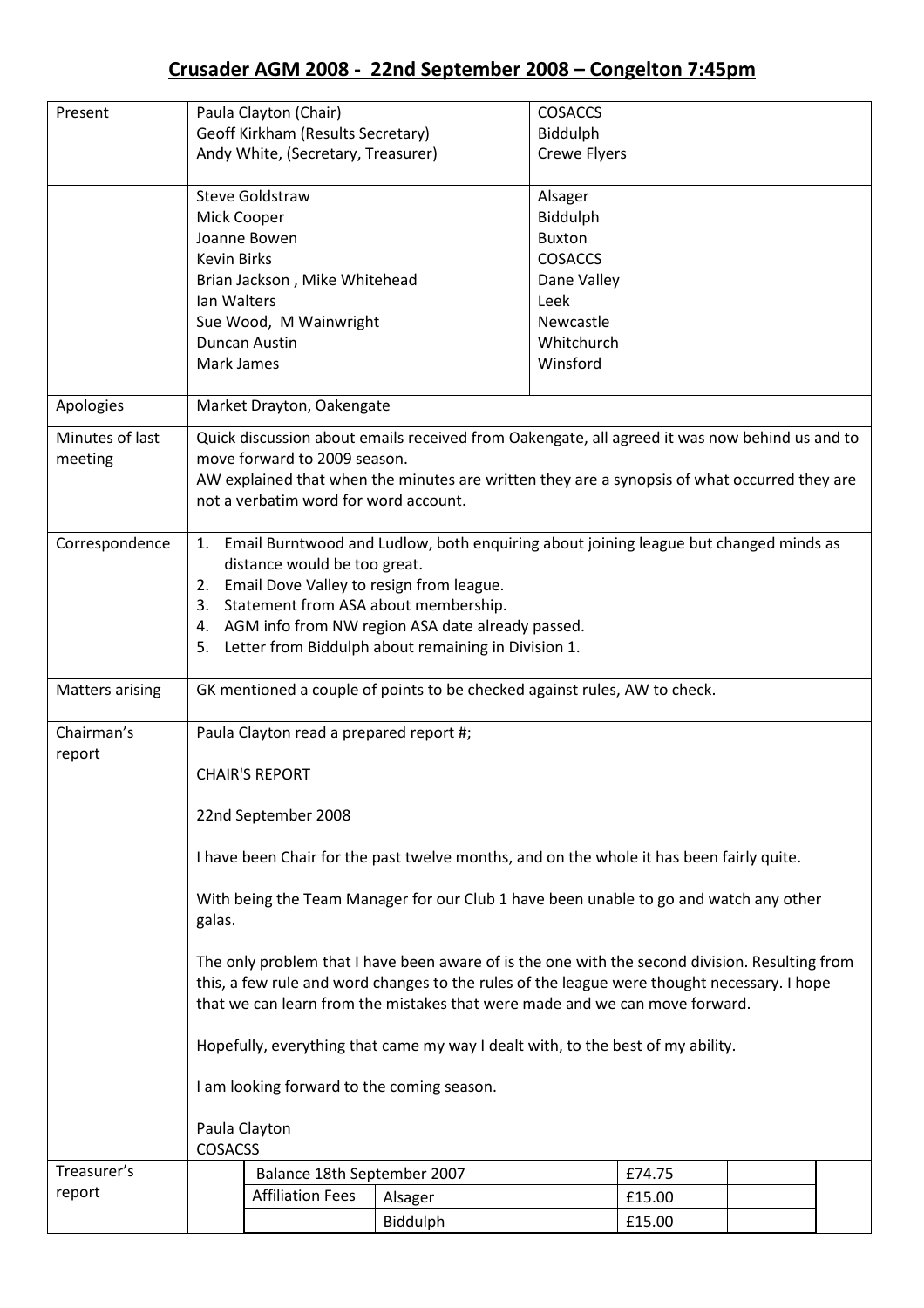|                                         |                                                                                                                                                                                                                                                                                                                                                                                                                                                                                                                            |                   | <b>Buxton</b>                                                                                                                                                                                     | £15.00            |         |  |
|-----------------------------------------|----------------------------------------------------------------------------------------------------------------------------------------------------------------------------------------------------------------------------------------------------------------------------------------------------------------------------------------------------------------------------------------------------------------------------------------------------------------------------------------------------------------------------|-------------------|---------------------------------------------------------------------------------------------------------------------------------------------------------------------------------------------------|-------------------|---------|--|
|                                         |                                                                                                                                                                                                                                                                                                                                                                                                                                                                                                                            |                   | Cossacs                                                                                                                                                                                           | £15.00            |         |  |
|                                         |                                                                                                                                                                                                                                                                                                                                                                                                                                                                                                                            |                   | Crewe Flyers                                                                                                                                                                                      | £15.00            |         |  |
|                                         |                                                                                                                                                                                                                                                                                                                                                                                                                                                                                                                            |                   | Dane Valley                                                                                                                                                                                       | £15.00            |         |  |
|                                         |                                                                                                                                                                                                                                                                                                                                                                                                                                                                                                                            |                   | Dove Valley                                                                                                                                                                                       | £25.00            |         |  |
|                                         |                                                                                                                                                                                                                                                                                                                                                                                                                                                                                                                            |                   | (Joining Fee + Affiliation)                                                                                                                                                                       |                   |         |  |
|                                         |                                                                                                                                                                                                                                                                                                                                                                                                                                                                                                                            |                   | Leek                                                                                                                                                                                              | £15.00            |         |  |
|                                         |                                                                                                                                                                                                                                                                                                                                                                                                                                                                                                                            |                   | Market Drayton                                                                                                                                                                                    | £15.00            |         |  |
|                                         |                                                                                                                                                                                                                                                                                                                                                                                                                                                                                                                            |                   | Newcastle                                                                                                                                                                                         | £15.00            |         |  |
|                                         |                                                                                                                                                                                                                                                                                                                                                                                                                                                                                                                            |                   | Oakengate                                                                                                                                                                                         | £15.00            |         |  |
|                                         |                                                                                                                                                                                                                                                                                                                                                                                                                                                                                                                            |                   | Whitchurch                                                                                                                                                                                        | £15.00            |         |  |
|                                         |                                                                                                                                                                                                                                                                                                                                                                                                                                                                                                                            |                   | Winsford                                                                                                                                                                                          | £15.00            |         |  |
|                                         |                                                                                                                                                                                                                                                                                                                                                                                                                                                                                                                            |                   | <b>Website Donation Deva League</b>                                                                                                                                                               | £10.00            |         |  |
|                                         |                                                                                                                                                                                                                                                                                                                                                                                                                                                                                                                            | Expenditure       | Room Hire 31st Jul 2007 & AGM                                                                                                                                                                     |                   | £36.00  |  |
|                                         |                                                                                                                                                                                                                                                                                                                                                                                                                                                                                                                            |                   | <b>ASA</b>                                                                                                                                                                                        |                   | £85.00  |  |
|                                         |                                                                                                                                                                                                                                                                                                                                                                                                                                                                                                                            |                   | <b>Trophy Wedges</b>                                                                                                                                                                              |                   | £21.00  |  |
|                                         |                                                                                                                                                                                                                                                                                                                                                                                                                                                                                                                            |                   | Website Renewal                                                                                                                                                                                   |                   | £32.87  |  |
|                                         |                                                                                                                                                                                                                                                                                                                                                                                                                                                                                                                            |                   | <b>Totals</b>                                                                                                                                                                                     | £289.75           | £174.87 |  |
|                                         |                                                                                                                                                                                                                                                                                                                                                                                                                                                                                                                            |                   |                                                                                                                                                                                                   | £114.88           |         |  |
|                                         |                                                                                                                                                                                                                                                                                                                                                                                                                                                                                                                            |                   |                                                                                                                                                                                                   |                   |         |  |
| <b>Election Officers</b><br>Matters for | 4. Account not been audited any member can inspect if required; Bank statement was<br>presented and checked by another member who agreed it was correct.<br>The following officers were elected for the coming year:<br>Mike Whitehead from DVASC will be Chair for the 2009 season. BJ to sort check ASA<br>$\bullet$<br>membership etc.<br>The Secretary is willing to continue<br>٠<br>The Treasurer is willing to continue<br>٠<br>The Results Secretary is willing to continue<br>No other matters have been received |                   |                                                                                                                                                                                                   |                   |         |  |
| Discussion                              |                                                                                                                                                                                                                                                                                                                                                                                                                                                                                                                            |                   |                                                                                                                                                                                                   |                   |         |  |
| Division for 2009                       | Discussion on who is in which division as Dove Valley have withdrawn and Biddulph have<br>requested by letter to stay in Division 1.<br>AW proposed that for 2009 the divisions should be arranged as :                                                                                                                                                                                                                                                                                                                    |                   |                                                                                                                                                                                                   |                   |         |  |
|                                         |                                                                                                                                                                                                                                                                                                                                                                                                                                                                                                                            | <b>Division 1</b> | <b>Division 2</b>                                                                                                                                                                                 | <b>Division 3</b> |         |  |
|                                         |                                                                                                                                                                                                                                                                                                                                                                                                                                                                                                                            | Biddulph          | Alsager                                                                                                                                                                                           | Crewe             |         |  |
|                                         |                                                                                                                                                                                                                                                                                                                                                                                                                                                                                                                            | Dane Valley       | Cosacss                                                                                                                                                                                           | <b>Buxton</b>     |         |  |
|                                         | Leek<br>Newcastle<br>Market Drayton                                                                                                                                                                                                                                                                                                                                                                                                                                                                                        |                   |                                                                                                                                                                                                   |                   |         |  |
|                                         | Winsford<br>Whitchurch<br>Oakengate                                                                                                                                                                                                                                                                                                                                                                                                                                                                                        |                   |                                                                                                                                                                                                   |                   |         |  |
|                                         |                                                                                                                                                                                                                                                                                                                                                                                                                                                                                                                            | to be held back.  | SG pointed out that as Alsager had won division two and been promoted, then this was not fair<br>A general discussion was held about changing the divisions, three possibilities where suggested: |                   |         |  |
|                                         |                                                                                                                                                                                                                                                                                                                                                                                                                                                                                                                            |                   |                                                                                                                                                                                                   |                   |         |  |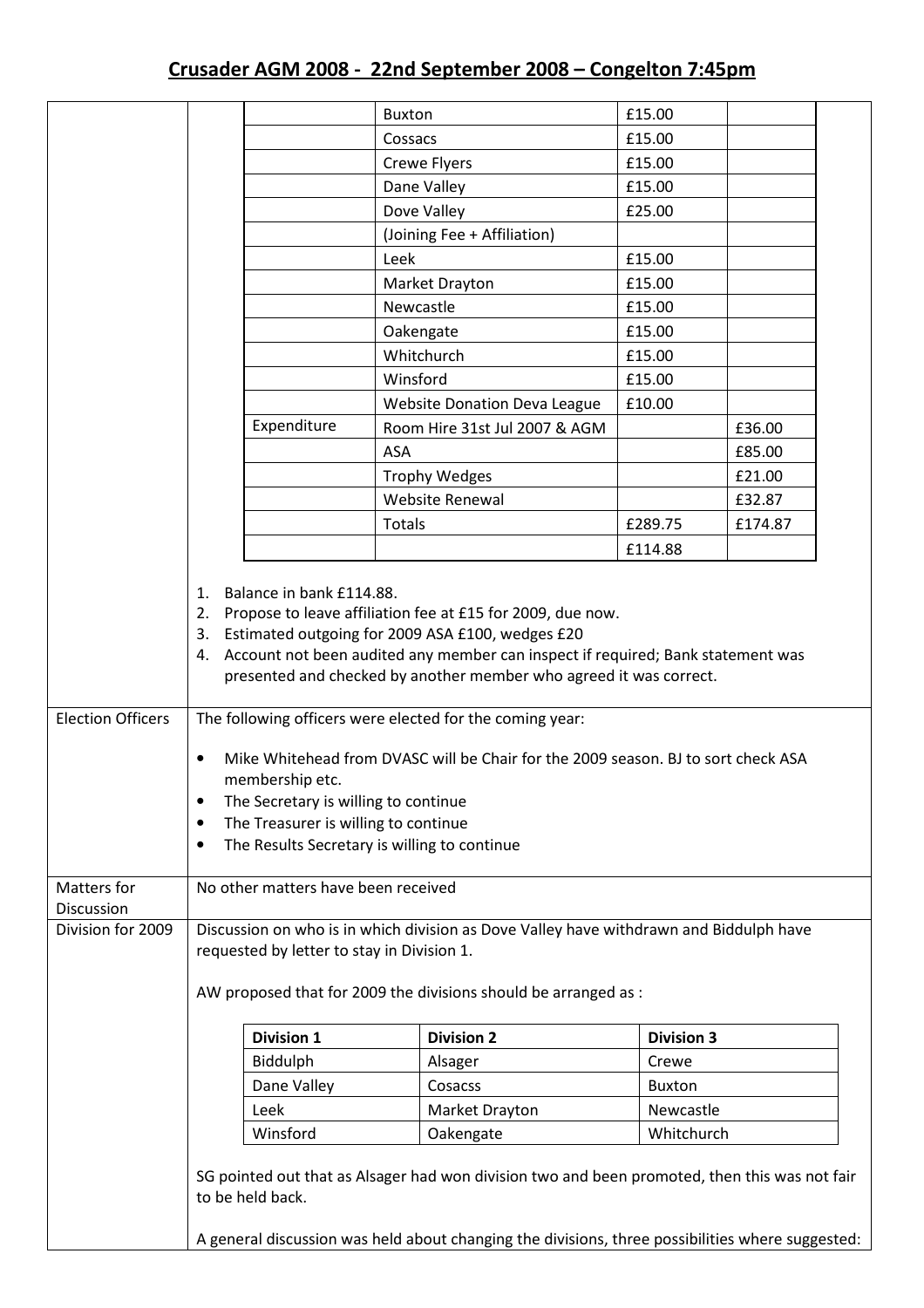## Crusader AGM 2008 - 22nd September 2008 – Congelton 7:45pm

|                                                                                                                                                                                                                                                                                                                                                                                                                                                                                                                                                     | Keep the proposal above<br>1.<br>Change to a two division, six teams league each for 2009,<br>2.<br>3. Change to a single division league a make a draw for each round with an 'A final' and a<br>'B final' overall points deciding who is in which. |    |                   |                   |                |                                                                                                                                                                                                                                                                                          |  |
|-----------------------------------------------------------------------------------------------------------------------------------------------------------------------------------------------------------------------------------------------------------------------------------------------------------------------------------------------------------------------------------------------------------------------------------------------------------------------------------------------------------------------------------------------------|------------------------------------------------------------------------------------------------------------------------------------------------------------------------------------------------------------------------------------------------------|----|-------------------|-------------------|----------------|------------------------------------------------------------------------------------------------------------------------------------------------------------------------------------------------------------------------------------------------------------------------------------------|--|
|                                                                                                                                                                                                                                                                                                                                                                                                                                                                                                                                                     | GK proposed that option 2 be adapted for 2009, MK seconded and it was unanimously carried<br>by a show of hands so for 2009 it will be :                                                                                                             |    |                   |                   |                |                                                                                                                                                                                                                                                                                          |  |
|                                                                                                                                                                                                                                                                                                                                                                                                                                                                                                                                                     | <b>Division 1</b>                                                                                                                                                                                                                                    |    | <b>Division 2</b> |                   |                |                                                                                                                                                                                                                                                                                          |  |
|                                                                                                                                                                                                                                                                                                                                                                                                                                                                                                                                                     | Alsager                                                                                                                                                                                                                                              |    | <b>Buxton</b>     |                   |                |                                                                                                                                                                                                                                                                                          |  |
|                                                                                                                                                                                                                                                                                                                                                                                                                                                                                                                                                     | Biddulph                                                                                                                                                                                                                                             |    | Crewe             | Cosacss           |                |                                                                                                                                                                                                                                                                                          |  |
|                                                                                                                                                                                                                                                                                                                                                                                                                                                                                                                                                     | Dane Valley                                                                                                                                                                                                                                          |    |                   |                   |                |                                                                                                                                                                                                                                                                                          |  |
|                                                                                                                                                                                                                                                                                                                                                                                                                                                                                                                                                     | Leek                                                                                                                                                                                                                                                 |    |                   |                   |                |                                                                                                                                                                                                                                                                                          |  |
|                                                                                                                                                                                                                                                                                                                                                                                                                                                                                                                                                     | Oakengate                                                                                                                                                                                                                                            |    | Newcastle         | Whitchurch        |                |                                                                                                                                                                                                                                                                                          |  |
|                                                                                                                                                                                                                                                                                                                                                                                                                                                                                                                                                     | Winsford                                                                                                                                                                                                                                             |    |                   |                   |                |                                                                                                                                                                                                                                                                                          |  |
|                                                                                                                                                                                                                                                                                                                                                                                                                                                                                                                                                     | A discussion was had about pools and the final outcome was:                                                                                                                                                                                          |    |                   |                   |                | It was suggested that two teams move up and two teams down, reviewed at next meeting,                                                                                                                                                                                                    |  |
|                                                                                                                                                                                                                                                                                                                                                                                                                                                                                                                                                     |                                                                                                                                                                                                                                                      |    | <b>Division 1</b> | <b>Division 2</b> |                |                                                                                                                                                                                                                                                                                          |  |
|                                                                                                                                                                                                                                                                                                                                                                                                                                                                                                                                                     | January                                                                                                                                                                                                                                              | 17 | Biddulph          | Cosacss           |                |                                                                                                                                                                                                                                                                                          |  |
|                                                                                                                                                                                                                                                                                                                                                                                                                                                                                                                                                     | February                                                                                                                                                                                                                                             | 14 | Dane Valley       |                   | Crewe Flyers   |                                                                                                                                                                                                                                                                                          |  |
|                                                                                                                                                                                                                                                                                                                                                                                                                                                                                                                                                     | May                                                                                                                                                                                                                                                  | 16 | Oakengate         |                   | Market Drayton |                                                                                                                                                                                                                                                                                          |  |
|                                                                                                                                                                                                                                                                                                                                                                                                                                                                                                                                                     | June                                                                                                                                                                                                                                                 | 20 | Winsford          | <b>Buxton</b>     |                |                                                                                                                                                                                                                                                                                          |  |
|                                                                                                                                                                                                                                                                                                                                                                                                                                                                                                                                                     | with warm up times etc.                                                                                                                                                                                                                              |    |                   |                   |                | Clubs are requested to ensure pools can be booked. And confirm to the secretary when booked                                                                                                                                                                                              |  |
| Rules &<br>Constitution                                                                                                                                                                                                                                                                                                                                                                                                                                                                                                                             | $\bullet$<br>sheet. Host club will forward to the results secretary.<br>$\bullet$<br>Points scored to be 6, 5, 4, 3, 2, 1<br>٠<br>The above changes where proposed by GK, seconded by AW and unanimously carried.                                    |    |                   |                   |                | Registration sheets should be typed and have the swimmers grouped by age at the 30 <sup>th</sup><br>June, alphabetically and sex; these would be handed in at the first gala along with the team<br>Losing the existing registration and allowing new swimmers to be added at each gala. |  |
| Age of swimmers to be adjusted to be the 30 <sup>th</sup> June for each year.<br>$\bullet$<br>A rule would be put in place that covered the league trophies being returned to the league<br>secretary, by the third gala of the season. This would ensure the trophies where available to<br>be presented at the final of each division.<br>Various changes to Gala Procedures to cover contacting prior to galas as covered in minutes<br>$\bullet$<br>attached<br>The above changes where proposed by AW, seconded by BJ and unanimously carried. |                                                                                                                                                                                                                                                      |    |                   |                   |                |                                                                                                                                                                                                                                                                                          |  |
|                                                                                                                                                                                                                                                                                                                                                                                                                                                                                                                                                     | Relays will score 6, 5, 4, 3, 2, 1<br>$\bullet$<br>Final cannon will score 12, 10, 8, 6, 4, 2<br>٠                                                                                                                                                   |    |                   |                   |                |                                                                                                                                                                                                                                                                                          |  |
|                                                                                                                                                                                                                                                                                                                                                                                                                                                                                                                                                     | The above changes where proposed by KB, seconded by PC and unanimously carried.                                                                                                                                                                      |    |                   |                   |                |                                                                                                                                                                                                                                                                                          |  |